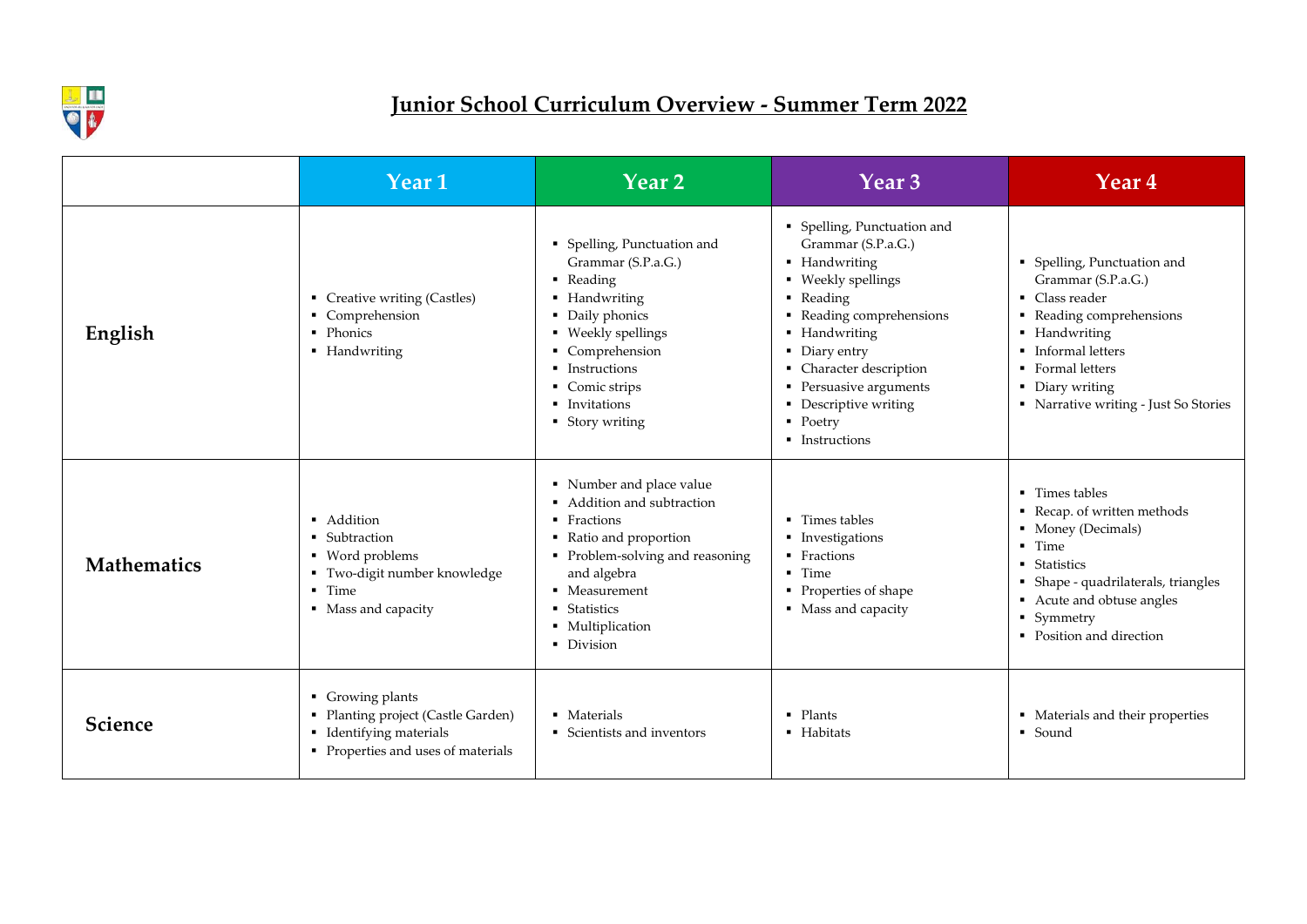

# **Junior School Curriculum Overview – Summer Term 2022**

|                            | Year 1                                                                                                                                        | $\overline{\text{Year 2}}$                                                                                   | Year 3                                                                                                        | Year 4                                                                                                                                               |
|----------------------------|-----------------------------------------------------------------------------------------------------------------------------------------------|--------------------------------------------------------------------------------------------------------------|---------------------------------------------------------------------------------------------------------------|------------------------------------------------------------------------------------------------------------------------------------------------------|
| <b>Humanities</b>          | ■ History (Castles)<br>• Geography (Castles)                                                                                                  | $\blacksquare$ History (Toys)<br>Geography (Seaside)                                                         | • History (The Celts)<br>Geography – (The production of<br>chocolate)<br>• Geography (Weather)                | • History (The Vikings)<br>Geography (Coasts)                                                                                                        |
| <b>Religious Education</b> | • Places of worship                                                                                                                           | • Ceremonies<br>• Places of worship                                                                          | • Bible stories<br>· Hinduism                                                                                 | • Parables of Jesus<br>• Judaism                                                                                                                     |
| French                     | Numbers $11-20$ (oral only)<br>• Goldilocks and The Three Bears<br>$\blacksquare$ My Bedroom + il y a<br>• Culture: The Loire and its Castles | • Numbers 1-31<br>• Days of the week<br>• Months of the year<br>■ Birthdays (J'ai xx ans)                    | • Describing a monster<br>■ Body parts<br>• Adjectives (colours and<br>personality)<br>• Name and age         | • Seasons and months<br>• Weather<br>• Clothes<br>• Activities                                                                                       |
| Spanish                    | • Days of the week<br>• Food (The Very Hungry<br>Caterpillar story)<br>• Likes and dislikes                                                   | • Adjectives (colours and<br>connectives)<br>• Shapes<br>• Numbers 1-20                                      | $\blacksquare$ The weather<br>$\blacksquare$ The seasons<br>• La Tomatina festival<br>• Likes and dislikes    | • Animals<br>• Adjectives (colours to describe<br>animals and personality)<br>• Opinions (likes/dislikes/love/I am<br>mad about because + adjective) |
| Art                        | • Self-portraits (Castles)<br>Knight's shield design<br>• Mechanisms in moving pictures                                                       | Andy Warhol prints<br>• Making toys<br>• Beach huts<br>$\blacksquare$ Ice creams<br>• Observational drawings | • Designing a chocolate bar<br>• Celtic art<br>Learning about and creating art<br>linked to Wassily Kandinsky | • Aboriginal art<br>Investigating watercolours<br>• Flowers                                                                                          |